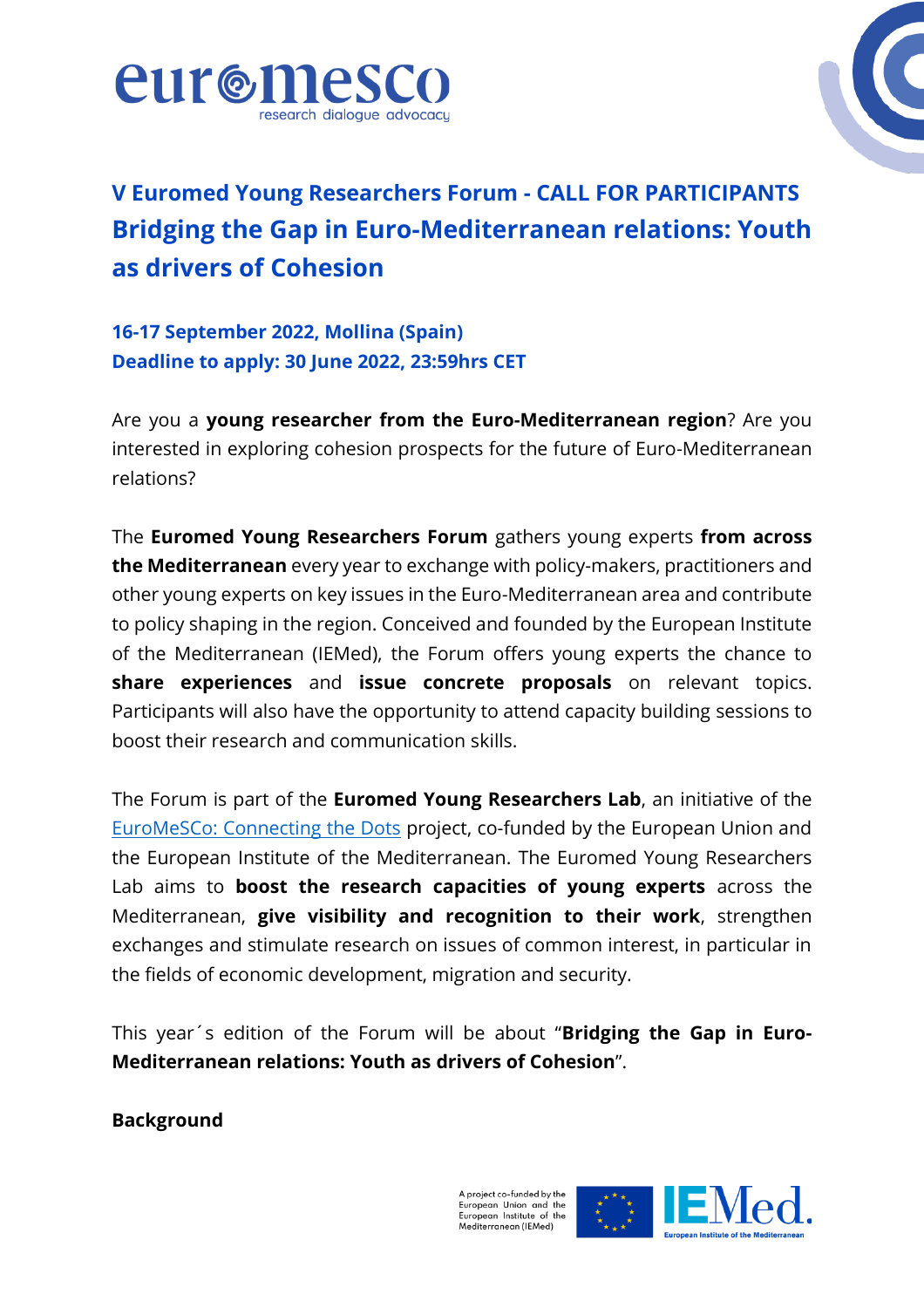



The war in Ukraine has incited strong reactions, particularly of Western governments who responded swiftly with measures such as military support to Ukraine, sanctions and humanitarian aid. Analyses of media and social media discourses reveal how the European Union's (EU) response to the conflict has often been met by accusations of double standards, racism and hypocrisy in Middle East and North Africa (MENA) countries. The gap of narratives between both sides of the Mediterranean around the war in Ukraine and the EU response to it has epitomized pre-existing misunderstandings. These analyses also reveal that propaganda and disinformation campaigns play an important role in amplifying certain discourses and influencing public opinion. This challenging context exacerbates divisions within societies and could potentially weaken cohesion and put a strain Euro-Mediterranean relations in an increasingly geopolitically volatile region, and deteriorate the Euro-Mediterranean concept, which has already been losing some traction over the past years. Such considerations are particularly relevant as the EU, with the [New Agenda for the](https://www.eeas.europa.eu/eeas/renewed-partnership-southern-neighbourhood-new-agenda-mediterranean_en)  [Mediterranean](https://www.eeas.europa.eu/eeas/renewed-partnership-southern-neighbourhood-new-agenda-mediterranean_en) released in February 2022, aims to reinvigorate the partnership with the Southern Neighbourhood partner countries. One of the core underlying principles put forward by the EU in this framework is stability, from security, economic and political perspectives, to achieve inclusive development and prosperity across the region.

#### **Call for proposals**

The aim of this call is to select **up to 24 young researchers and students from the Euro-Mediterranean region** to participate and actively intervene in the Youth Forum by presenting their research proposals. Participants will be selected based on their CV and short research proposal.

This Forum invites participants to reflect on how young people have perceived the war in Ukraine on both shores of the Mediterranean as well as the responses to the war; analyze misconceptions -which messages are being spread-, the actors and platforms involved in spreading disinformation campaigns; examine the existing policy frameworks and tools in place to combat disinformation and its potential impacts; discuss how narratives can be reconciled; examine the role of

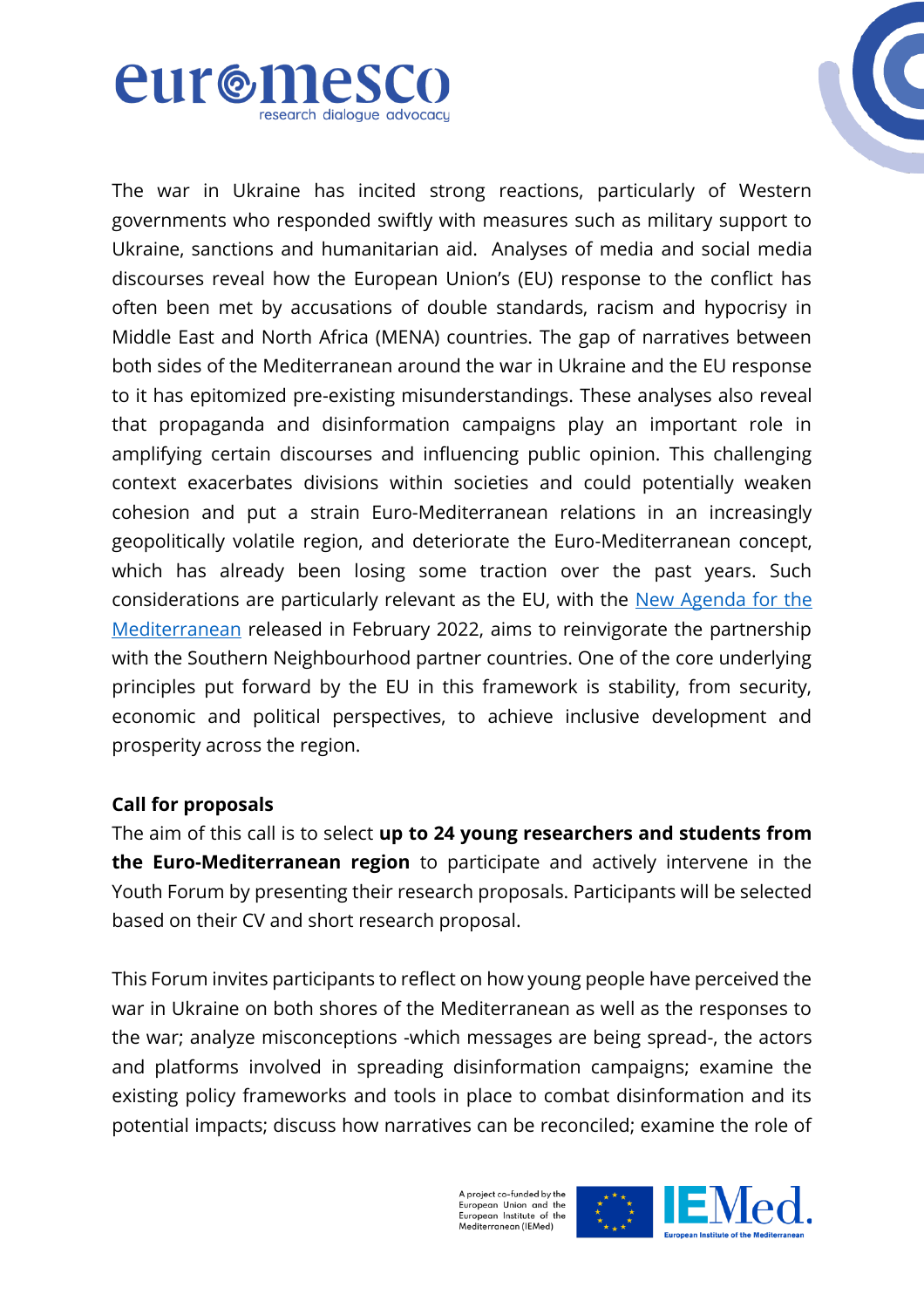



youth in fostering more cohesion and put forward recommendations to bridge the growing gaps between both shores of the Mediterranean.

Possible subthemes for research proposals include (among others) exploring how disinformation, digitalisation and artificial intelligence can impact human rights, equality and social cohesion, and how these affect different populations, including vulnerable groups. The role of civil society (and youth in particular) in building trust in institutions and promoting regional stability may be analyzed, as well as prospective trends which could shape the future of Euro-Mediterranean relations. Proposals may be linked to the thematic pillars covered by EuroMeSCo, namely **security, economic development and migration**.

### **WHO CAN APPLY?**

The candidates shall:

- $\checkmark$  be researchers or students between 18 and 35 years of age who have attained at least a bachelor's degree;
- $\checkmark$  be affiliated to a research centre, a university or organisation based in one of the 42 [UfM countries](https://ufmsecretariat.org/who-we-are/member-states/) (priority will be given to researchers affiliated to EuroMeSCo member organisations);
- $\checkmark$  demonstrate interest in the Forum's themes;
- $\checkmark$  demonstrated academic and/or professional background with regards to the Forum's theme is desirable.

## **HOW TO APPLY?**

1. Please submit your CV of no more than 2 pages with the subject line of "Application for Euromed Young Researchers Forum 2022" to euromesco@iemed.org **and** fill in the online [APPLICATION FORM](https://forms.office.com/r/Nx9B3nJNGv) by including a short research proposal (of up to 350 words) that should be related to the Forum themes.

*Deadline for applications is 30 June 2022, 23:59hrs CET.*

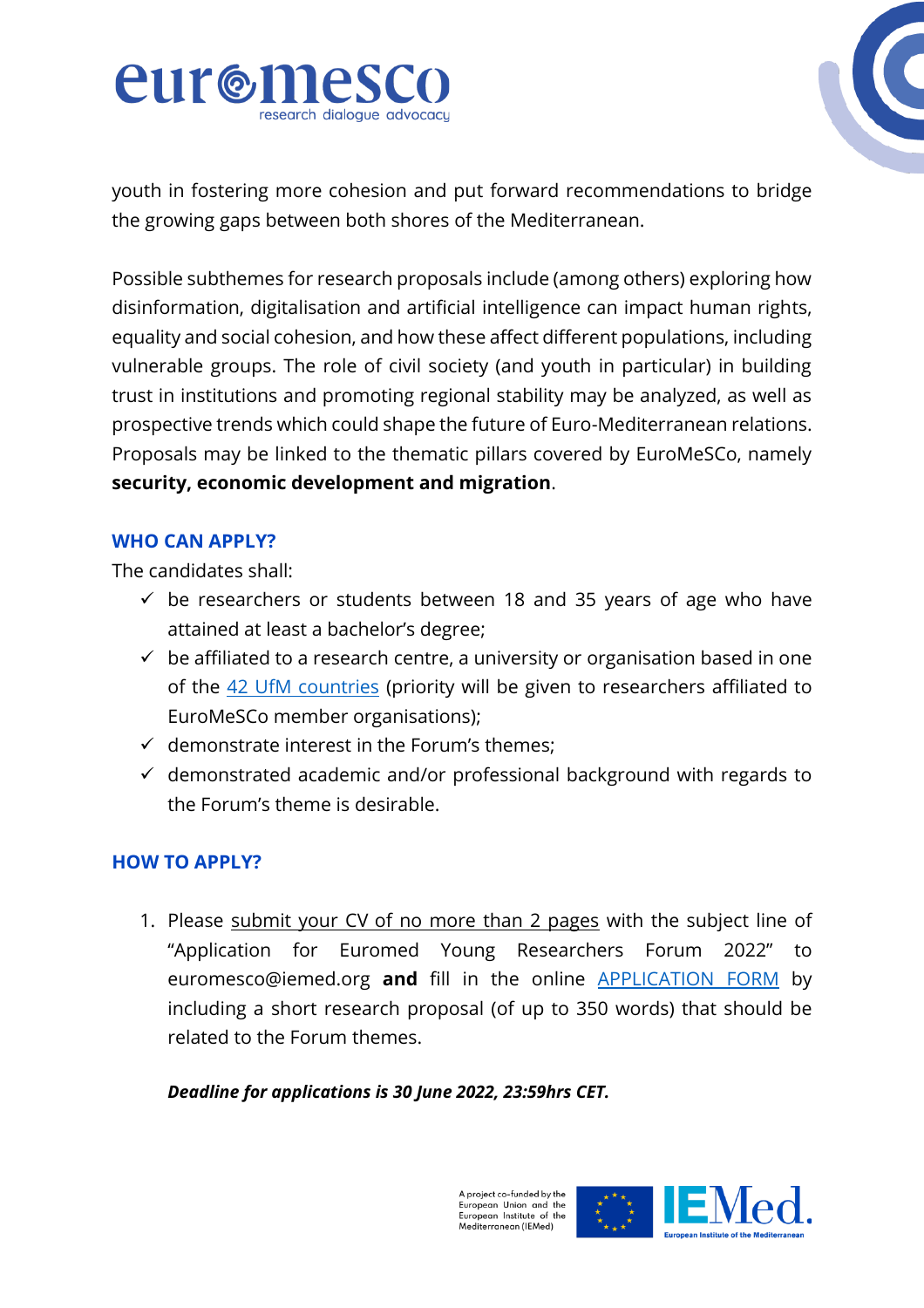



- 1. The selection process will be completed by 4 July 2022. All applicants will be notified by e-mail of the results of their application.
- 2. Selected participants will be asked to prepare a 1-2 page Concept Note on their selected research topic ahead of the event.
- 3. After the Forum, at least 6 authors will be selected to develop and convert their Concept Notes into a **[EuroMeSCo Policy Brief](https://www.euromesco.net/series/policy-brief/)** (about 3,000 words). Authors selected for publishing Policy Briefs will be remunerated. More details will be provided in due course.

## **PRACTICAL INFORMATION**

- $\checkmark$  This event is scheduled to take place in Mollina (Spain) in the framework of the [University on Youth and Development,](https://www.coe.int/en/web/north-south-centre/university-on-youth-and-development) organised by the North South Centre of the Council of Europe on "[Building effective, accountable, and](https://rm.coe.int/2022-concept-note-universities/1680a61b2b)  [inclusive institutions](https://rm.coe.int/2022-concept-note-universities/1680a61b2b)", organised by the North South Centre of the Council of Europe. In addition to participating in the sessions of the V Euromed Youth Forum, participants will also have the opportunity to share experiences and learn from other international youth organisations taking part in the UYD.
- $\checkmark$  The Euromed Youth Forum will last 2 full days (16 and 17 September), participants are expected to travel to Mollina on 15 September and depart on 18 September.
- $\checkmark$  The IEMed will provide round-trip flight tickets, accommodation expenses and meals during the Forum, and will cover visa costs. Participants will be accommodated in double or triple rooms at the venue [\(CEULAJ\)](https://www.coe.int/en/web/youth/quality-label-for-youth-centres#{%2224902532%22:[13]}).
- $\checkmark$  In order to guarantee a safer environment and limit the possibility of a Covid-19 outbreak at the venue, which would undermine all activities, participants will kindly be requested to undertake a Covid test (antigen or PCR) before boarding their flight to Spain (or before starting their travel to Mollina, for those based in Spain).